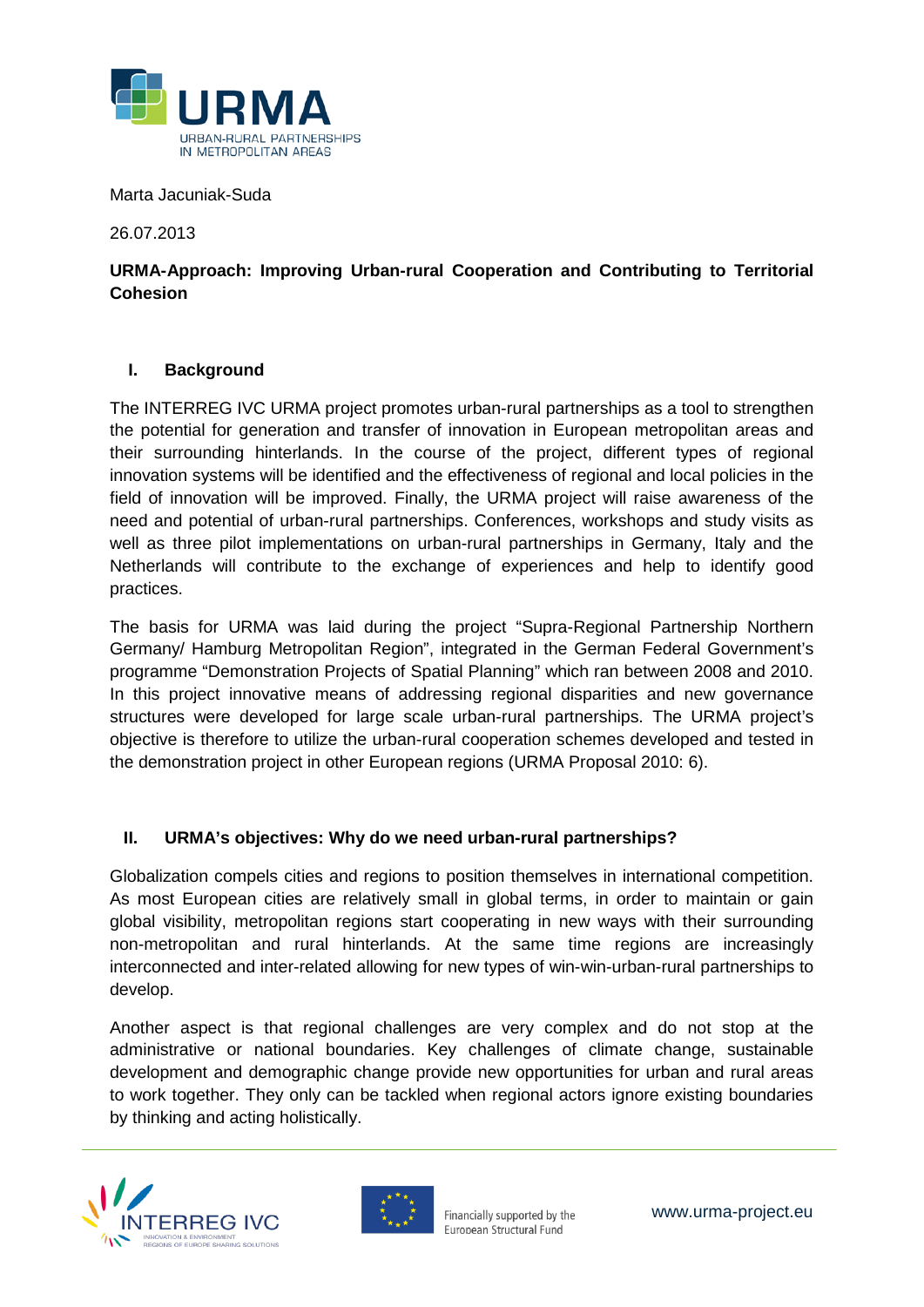

Whereas *relations* or *interactions* between urban and rural areas are common due to commuter flows, provision of food production or leisure activities, there is a need to define, develop and test further fields of urban-rural *partnerships* and to widen the territorial dimension of co-operation. In particular, the question arises how to interrelate metropolitan regions with their neighbouring and more distant rural areas.

In this context, the objectives of URMA are:

- Promoting urban-rural partnerships as a tool to strengthen the potential for innovation and growth in European metropolitan areas
- Identifying and exchanging experience on good practice urban-rural cooperation schemes
- Improving the effectiveness of regional and local innovation policies

## **III. Definition of urban-rural partnerships**

Within the framework of URMA (Concise dictionary, January 2013, URMA-Proposal 2011, METREX b, undated: 7-8, 12-14, Kawka: 2009: 63), we define urban-rural partnerships as project-oriented cooperation initiatives between different actors in metropolitan areas and their surrounding and more distant rural hinterlands with the aim to establish stable but flexible cooperation structures. In particular, urban-rural partnerships can be characterised by the following features which should be recognised as equally important:

- **1. Spatial aspect**: Urban-rural partnerships can be created within the formal boundaries of a metropolitan region but can also extend further than the core areas of influence (beyond classic city-suburban-cooperation/city-region-cooperation). In other words, they can stretch over a wider geographical distance than the neighbouring or surrounding areas. In URMA, three spatial scales of pilot implementations can be distinguished:
	- Small-scale: Inner-metropolitan area of cooperation between metropolitan core and its periurban area(s) (e.g. Florence metropolitan area)
	- Medium-scale: Inner-metropolitan region cooperation between urban area(s) and rural area(s). This also includes predominantly rural area(s) with a polycentric structure (e.g. Twente-Borne)
	- Large scale: Supra-regional cooperation of metropolitan core /area /region with rural hinterland, defined on a more global scale (e.g. Hamburg-Jutland)



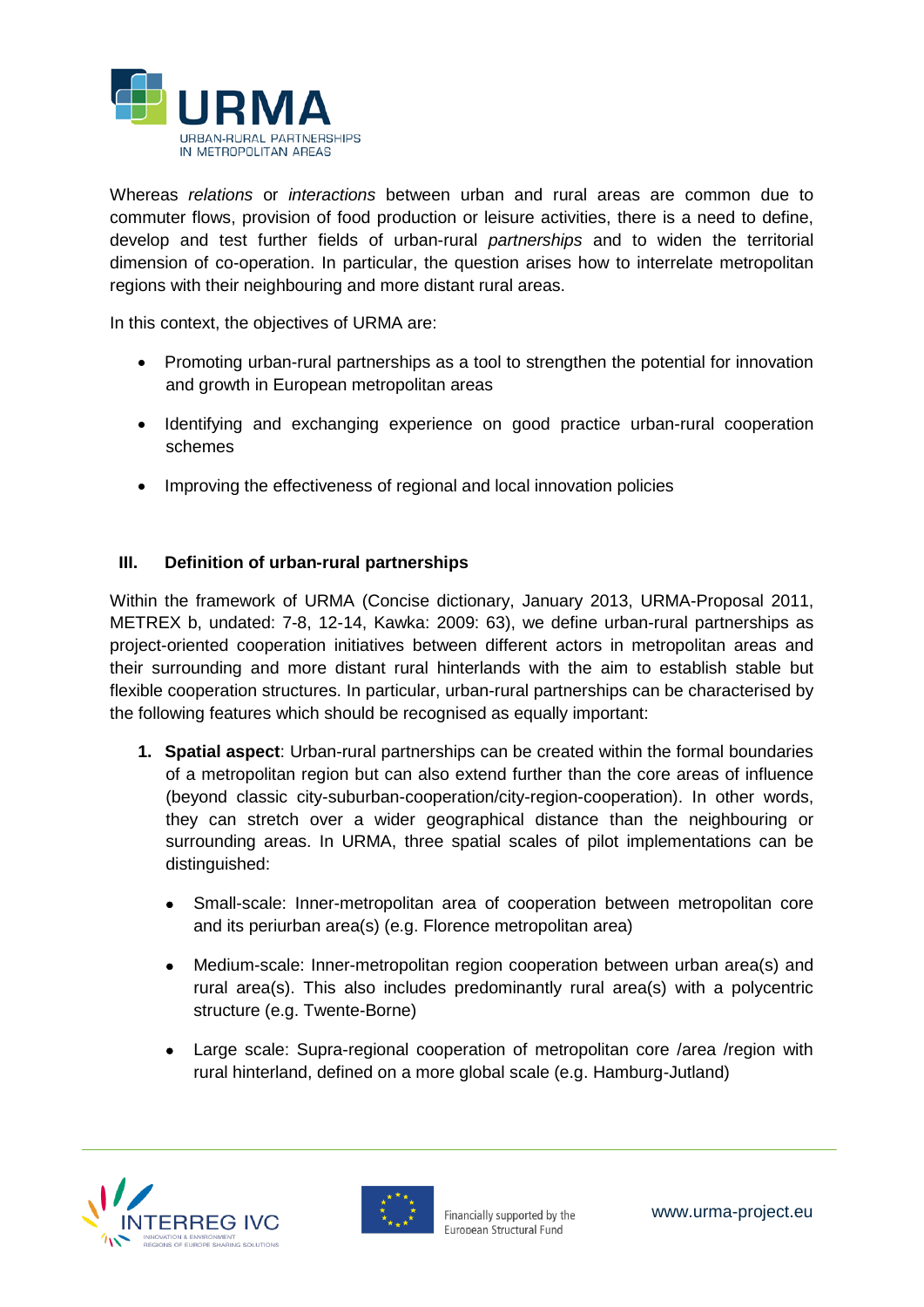

- **2. Partnerships on a level playing field**: The urban-rural cooperation is based on equal footing, respect and recognition of mutual interdependence between urban and rural actors. The cooperation will fail in the long term if it will be dominated by hierarchical structures and stereotypes.
- **3. Benefits and resources/cost sharing**: Urban-rural partnership is formed on the basis of mutual benefit as well as mutual resources and cost sharing. The cooperation should bring both, urban and rural actors win-win situations as much as possible, so both parties have to decide how to achieve it. Balanced negotiations of interests and the ability to share resources, responsibilities and commitments will enhance cohesion between the metropolis and rural regions.
- **4. Competences and profiling**: Cooperation initiatives should be based on the existing competences (territorial capital) of urban and rural areas. Partners should be clear about the competences and capabilities which shape their profile and what they can bring into the partnership.
- **5. Spatial solidarity**: Urban-rural partnerships should enable peripheral and economically weak areas to participate in growth and innovation. Metropolitan areas as engines of development have responsibility to initiate projects from which less favoured areas would profit. Solidarity in the context of URMA is based on finding the balance between competition and support. Support in this context can be understood as an exchange of know-how, good practices and innovative solutions.
- **6. Actors**: Urban-rural partnerships are developed through the involvement of a wide range of actors representing various sectors and levels of governance: public administration and representatives of local/ regional governments, non-governmental organisations (NGOs) and business.
- **7. Innovation**: Innovation in the context of URMA is understood as knowledge transfer based on the creation and dissemination of "novelty", new knowledge, or the introduction of existing knowledge in a new way (cf. Cooke: 2001: 33, Lamboy 2005: 1142, modified). Innovative solutions can be better found if actors from different fields/sectors work together.
- **8. Dialogue culture**: The formation of urban-rural partnerships is based on a voluntary basis and requires ongoing process of respectful negotiations, capacity building (know-how), and trust building. Urban and rural actors need to gradually establish a culture of dialogue, searching for long-term solutions for (wider) regional benefit, rather than only for short-term and small-scale benefits.
- **9. Common understanding and joint vision**: Urban and rural actors should develop a common understanding on the objectives of their partnership. This might be based on